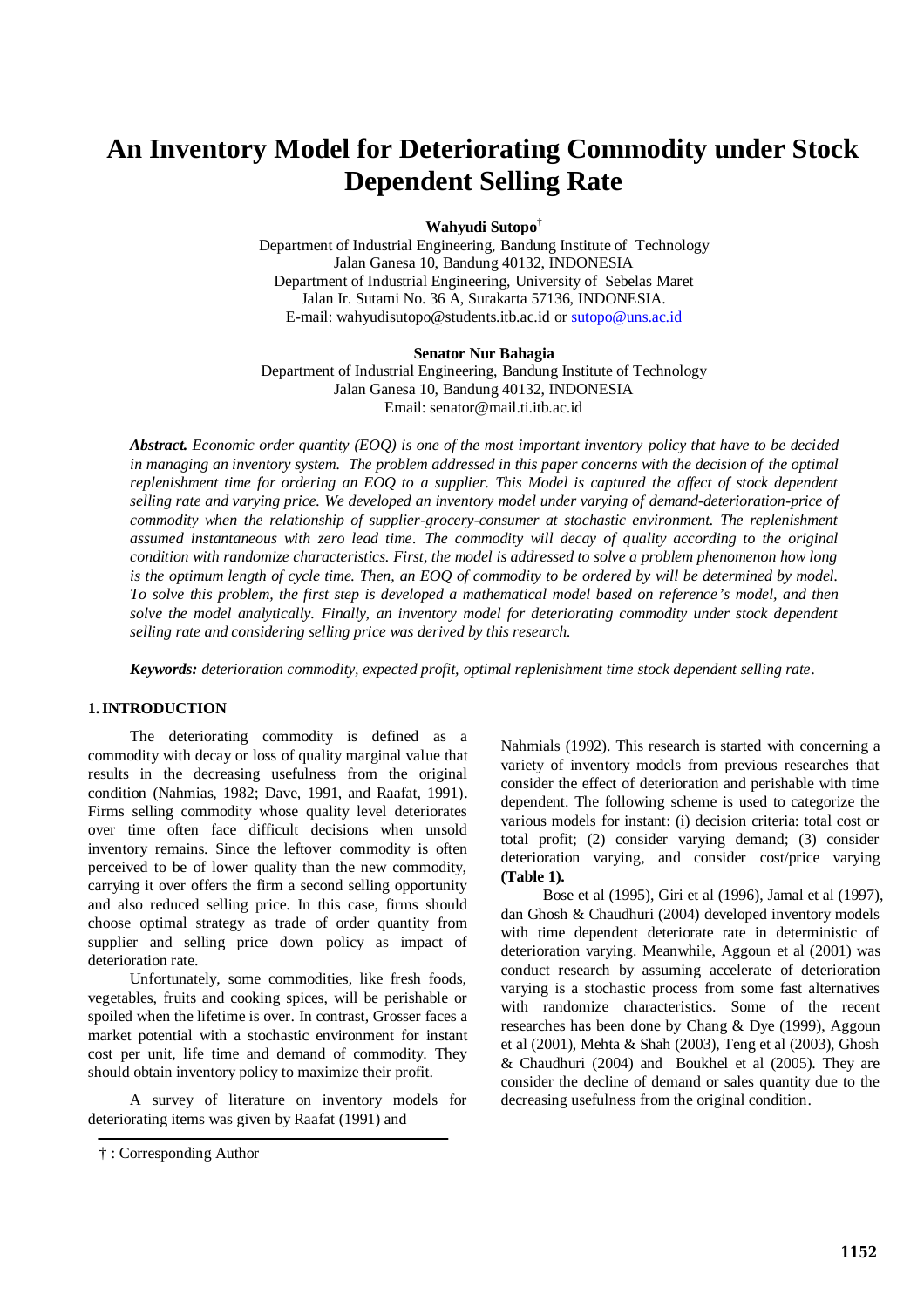| Author (s)<br>(Published)   | <b>Decision</b><br><b>Criteria</b> | Varying<br><b>Demand</b>     | Varying<br><b>Deterioration</b> | <b>Varying</b><br><b>Cost/Price</b> | <b>Back-</b><br>Ordering |
|-----------------------------|------------------------------------|------------------------------|---------------------------------|-------------------------------------|--------------------------|
| Dave (1989)                 | ТC                                 | YES, Time Linier-Increasing  | NO, Constant                    | NO.                                 | NO.                      |
| Bose et al (1995)           | TC                                 | YES, time-varying            | YES, Exponential                | <b>YES</b>                          | <b>YES</b>               |
| Shah and Jha (1991)         | TP                                 | YES, Selling price-dependent |                                 | <b>YES</b>                          | NO.                      |
| Goswami & Chaudhuri (1991)  | <b>TC</b>                          | YES, time-varying            | NO, Constant                    | NO.                                 | <b>YES</b>               |
| Chung $&$ Ting (1993)       | TC                                 | YES, time-varying            | NO, Constant                    | NO.                                 |                          |
| Padmanabhan & Vrat (1995)   | TP                                 | YES, Selling price-dependent | YES, Exponential                | <b>YES</b>                          | NO.                      |
| Giri et al (1996)           | TС                                 | YES, time-varying            | YES, Linier                     | <b>YES</b>                          | <b>YES</b>               |
| Benkherouf & Mahmoud (1996) | <b>TC</b>                          | YES, time-varying            | NO, Constant                    | NO.                                 |                          |
| Jamal et al (1997)          | TС                                 | NO, Constant                 | YES, Exponential                | NO.                                 | <b>YES</b>               |
| Chang $&$ Dye (1999)        | TС                                 | YES, time-varying            | NO, Constant                    | NO.                                 | <b>YES</b>               |
| Aggoun et al (2001)         | TС                                 | YES, Stochastic              | YES, stochastic                 | NO.                                 | NO.                      |
| Mehta $&$ Shah (2003)       | TС                                 | YES, Exponential             | NO, Constant                    | <b>YES</b>                          | NO.                      |
| Teng et al $(2003)$         | TС                                 | YES, time-varying            | NO, Constant                    | NO, Constant                        | NO.                      |
| Ghosh & Chaudhuri (2004)    | TС                                 | YES, Time Ouadratic          | YES, Weibull                    | NO, Constant                        | NO.                      |
| Boukhel et al (2005)        | TС                                 | YES, Inventory Level         | NO, Constant                    | NO.                                 | <b>YES</b>               |
| Roy (2008)                  | TP                                 | YES, Selling price-dependent | NO, Constant                    | <b>YES</b>                          | NO.                      |
| Present Paper               | TP                                 | YES, Selling Price-Dependent | YES, Exponential                | <b>YES</b>                          | YES                      |

| Table 1: Summary of the related research |  |
|------------------------------------------|--|
|------------------------------------------|--|

In most previous models, integration among supply depend on selling price with price policy in stochastic market environment was not conducted yet. In most models do not considered selling price. Then, the minimize total cost were used as decision criteria. Shah & Jha (1991) have started to developing inventory model with maximize profit as decision criterion, however the model do not be related to the impact of deterioration rate. Aggoun et al (2001) have conducted to integrate among deterioration with inventory level in one particular market environment which is stochastic. However, they do not considering cost or price varying yet as the impact of deterioration rate.

In the present paper, we have developed an inventory model for deteriorating commodity under stock dependent selling rate and considering selling price. The performance criterion of this model is to maximize profit by simultaneously determining the selling price.

# **2. THE PROBLEM FORMULATION**

The novelty we will be taking into consideration in this research is developed an inventory model under varying of demand-deterioration-price of commodity when the relationship of supplier-grocery-consumer at stochastic environment. First, the model is addressed to solve a problem phenomenon how long is the optimum length of cycle time. Then, an EOQ of commodity to be ordered by will be determined by model during the length of cycle time to get maximum profit. The framework of a stochastic inventory model for deteriorating commodity was shown in Figure 1.

Figure 1 is described the characteristic on natural of inventory system. It was depicted by the following:

- (i) this system is constructed by single supplier, single grosser and many consumers;
- (ii) the item is a single commodity. Each commodity will decay of quality according to the original condition with randomize characteristics; and
- (iii) all stock outs (shortages) are lost and not recovered, and
- (iv) the excess stocks is expired and no value.



**Figure 1:** Framework of an inventory model

#### **Mathematical Abbreviations and Symbols**

The mathematical model is derived with the following assumptions and notations:

- (1). In a cycle of planning horizon, the costs of the model is as follows:
	- i). a fixed ordering cost, *A* ;
	- ii). a holding cost per unit in stock per unit of time that proportional with price and time, *h* ;
	- iii). a shortage cost per unit of item per unit of time,  $c_k$ , and *N* is the total quantity shortage items.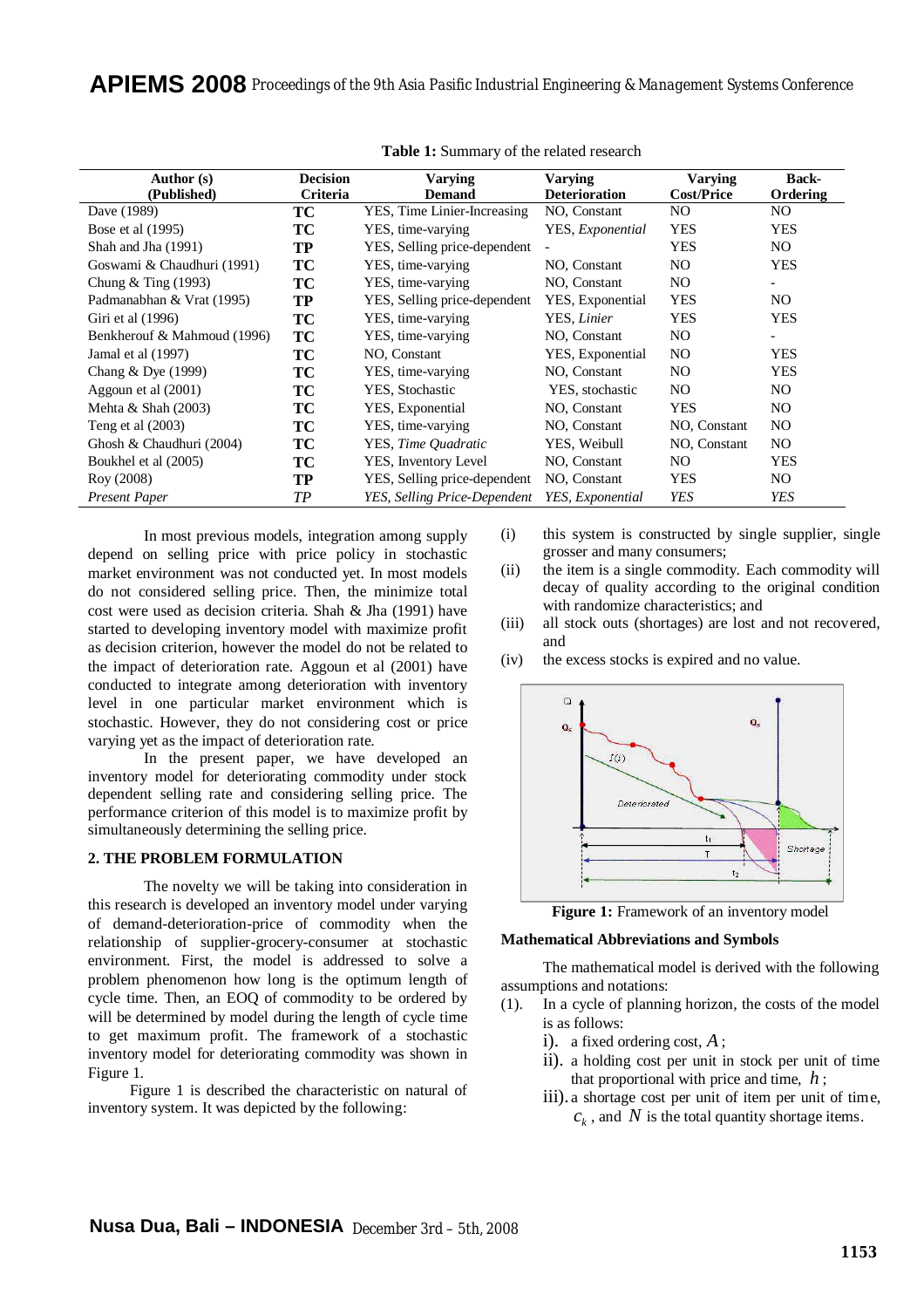iv). a purchase cost per unit of item, *p*

- (2). The replenishment assumed instantaneous (uniform) with zero lead time,  $L = 0$ .
- (3). The single commodity deteriorates with rates,  $\theta_j$ , a specific density function.
- (4). (*t*)  $I_{(t)}$ , is the inventory level at time *t*.
- (5).  $T_D$ , is total demand where the demand rate (the selling rate),  $D_{(t)}$ , at time  $t$ , that may occur as long as  $T$ , depends on the change in inventory level,  $I_{(t)}$ and parameter of stock dependent selling, *b* is assumed  $D_{(t)} = a + b \cdot I_{(t)}$ .
- (6). The excess of stocks,  $Q_u$ , is expired and no value.
- (7). Selling price, *P* ,

Decision Variables :

- $T_{R}$ : is total revenue from selling a single commodity.
- $T_c$ : is total of Inventory cost
- $T<sub>p</sub>$ : is total profit that calculated by  $T_R - T_C$ .
- *T* : is the length of the cycle time.
- EOQ : The quantity of commodity to be ordered by grosser is an economic order quantity,  $Q_s = Q^*$  during the length of the cycle time.

## **3. THE MATHEMATICAL MODEL**

We first analyze the model of Aggoun el al (2001) as reference and then develop a new stochastic inventory model based on *periodic review system* (P Model), Aggoun et al (2001) dan Shah & Jha (1991). The mathematical model formulation is developed with the following steps:

#### **(1). total of inventory cost**

The total of inventory costs is consists the total of purchase cost ( $O_b$ ), ordering cost ( $O_p$ ); holding cost ( $O_s$ ), shortage cost  $(\overrightarrow{O}_k)$  and excess cost  $(O_u)$ . In consequence the total cost in this inventory system can be written as:

$$
T_c = O_b + O_p + O_s + O_k + O_u \tag{1}
$$

#### **(2). total of purchase cost and ordering cost**

The total purchase cost is the purchase cost per unit of item times the quantity of commodity to be ordered by grosser. The ordering cost is obtained as a single cost to place in order divide by the length of the cycle time. Total purchasing cost will depend on the optimum length of cycle time in each order.

$$
O_b = pxQ_s \tag{2}
$$

$$
O_p = A/T \tag{3}
$$

## **(3). total holding cost**

In this inventory system, the total of average inventory is sum of the two components (the total of quantity to be ordered,  $T_D$  and the total of quantity didn't serviced,  $N$ ) minus average total demand per the length of the cycle time.

$$
O_s = h(Q_s - \frac{1}{2}T_D + N)
$$
 (4)

## **(4). total shortage cost and total excess cost**

The total shortage cost is expected the total quantity of customer's order didn't service times a shortage cost per unit of item during the length of the cycle time. The total quantity shortage items are calculated by total demand minus total sales. Any stock above the economic time supply should be sold will expire**.** The total excess cost is the purchase cost per unit of item times the quantity of excess.

$$
O_k = c_k N.T \tag{5}
$$

$$
O_{u} = p(Q_{s} - T_{D}), \text{ if } Q_{S} \ge T_{D} \tag{6}
$$

## **(5). the inventory level**

The inventory level is decreases with time dependent due to selling rate and deterioration rate. When the stocks are positive selling rate is stock dependent. The opposite, when the stocks is negative the demand rate is constant. Therefore, the inventory level decreases due to stock dependent selling as well as deterioration during the period:  $0 \leq t \leq t_1$ .

Then, during the period  $t_1 \le t \le T$ , demand is backlogged. Furthermore, during the period  $T \le t \le t_2$ , when the stocks is positive, the excess of stocks is expired and no value. From Padmanabhan & Vrat (1995), the basic model with varying rate of deterioration that describes this model is given by:

$$
\frac{\partial I_{(t)}}{\partial t} = -(a + bI_{(t)}) - \theta_t I_{(t)}, \ 0 \le t \le t_1 \tag{7}
$$

$$
\frac{\partial I_{(t)}}{\partial t} = -a \, , \, t_1 \le t \le T \tag{8}
$$

#### **(6). Calculate the level of inventory**

We consider the level of inventory at time,  $t$ ,  $I_{(t)}$ , the length of the cycle time. The solution of equation (7) and (8), using Linier First Order Equation Theorem (see Appendix A1), for the boundary condition  $I_{(t)} = 0$ , is

$$
I(t) = \frac{a}{b+\theta} \{e^{(b+\theta)(t_1-t)} - 1\}, 0 \le t \le t_1
$$
 (9)

$$
I(t) = a(t_1 - t) , t_1 \le t \le T
$$
 (10)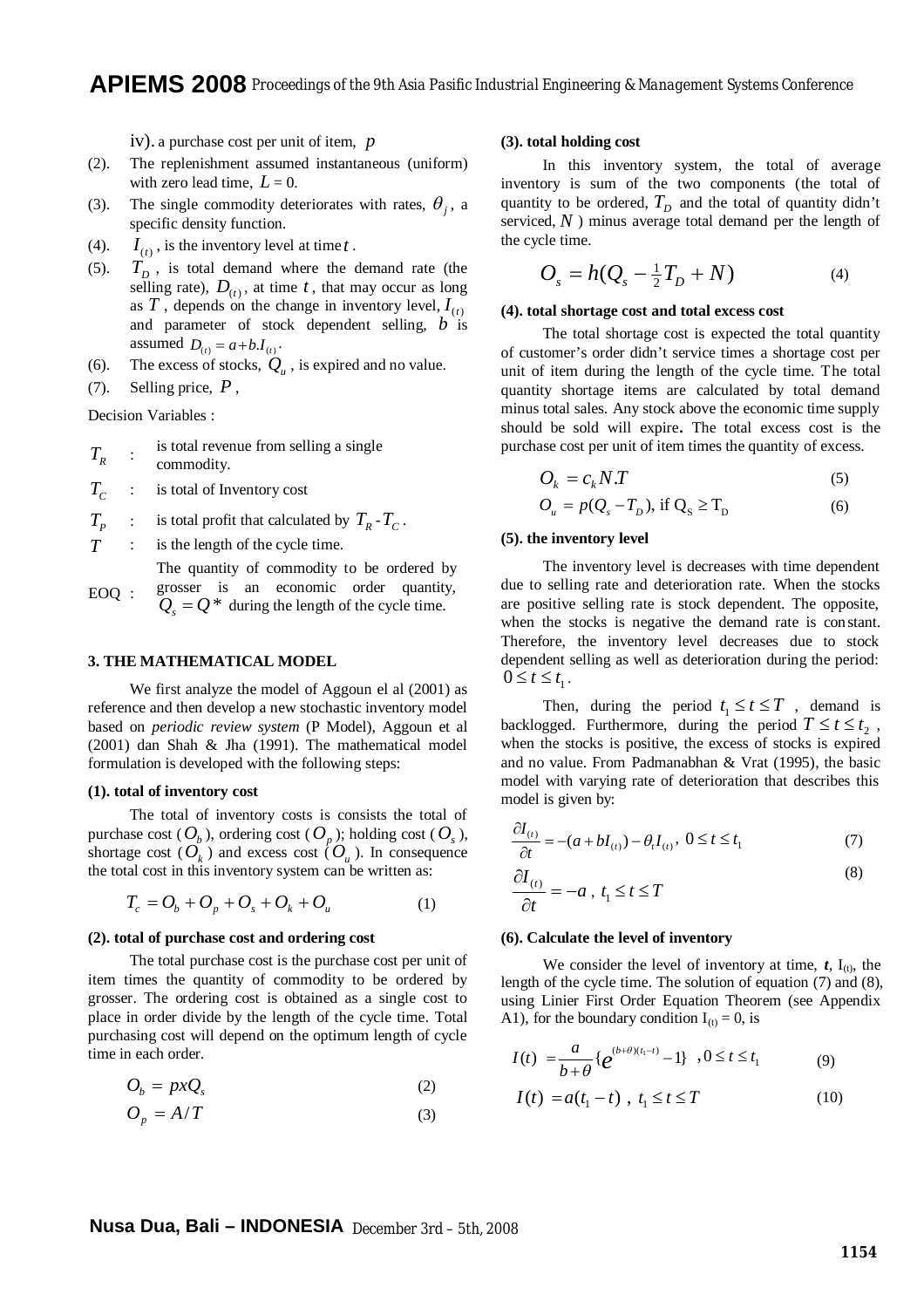## **(7). Calculate the total holding cost and total shortage cost**

To calculate the total holding cost and total shortage cost, we require to be determined how many is the total quantity shortage items. The total quantity shortage during length of the cycle time is given by  $N = T_D - Q_s$ , if  $T_D > Q_s$ and  $N = 0$ , if  $T_D \leq Q_s$ .

The probability of shortage and the mean number short can readily be calculated for the multiple reorder point policy. Since  $Z$  is a random variable of demand distribution function under the assumption that  $f(Z)$  is normal distribution, we have the total quantity shortage is

$$
N = \int_{Q_s}^{\infty} (z - Q_s) f(z) dz
$$
 (11)

### **(8). Calculate the total demand**

The total demand, where the demand rate depends on the change in inventory level and parameter of stock dependent selling, we obtained by solve equation (12).

$$
T_D = \int_0^T \{a + b \cdot I(t)\} dt
$$
 (12)

Then, Substitute  $I_{(t)}$  by equation (9) and (10), we can calculate  $T<sub>D</sub>$ , it can be simplified and expressed by equation (13).

$$
T_{D} = \int_{0}^{t_{1}} \{a+b[(\frac{a}{b+\theta})\{e^{(b+\theta)(t_{1}-t)}-1\}]\}\dt
$$
  
+ 
$$
\int_{t_{1}}^{T} \{a+b[a(t_{1}-t)]\}dt
$$
  
= 
$$
at_{1} + \frac{ab}{(b+\theta)^{2}}\{e^{(b+\theta)t_{1}}-1-t_{1}(b+\theta)\}\t + a(T-t_{1})
$$
 (13)

#### **(9). Calculate the Total profit**

Total profit is equal to total revenue less than total cost. Total revenue is obtained by multiplication demand per length of the cycle time to selling price then subtracting to equation (2)-(6), the total profit is

$$
T_{P} = \frac{1}{T} PT_{D} - \langle p.Q_{s} + \frac{A}{T}
$$
  
+  $h \{Q_{s} - \frac{1}{2}T_{D} + N\} + c_{k} NT$   
+  $p \{Q_{s} - T_{D}\}$  (14)

Hence, We have the profit function  $Tp(T, t_1, Q_s)$ . Our objective is to maximize the profit function  $Tp(T, t_1, Q_s)$  by define  $T, t_1, Q_s$ . From the function (14),

we can easily extend to the more function using three objective variables,  $T, t_1, Q_s$  and expressed by equation (15):

$$
T_{P}(T, t_{1}, Q_{s})
$$
\n
$$
= (P + p) \frac{1}{T} [at_{1} + \frac{ab}{(b+\theta)^{2}} \{e^{(b+\theta)t_{1}} - 1 - t_{1}(b+\theta)\}\n+ a(T - t_{1})]
$$
\n
$$
+ (\frac{1}{2}h) \frac{1}{T} [at_{1} + \frac{ab}{(b+\theta)^{2}} \{e^{(b+\theta)t_{1}} - 1 - t_{1}(b+\theta)\}\n+ a(T - t_{1})] - 2pQ_{s} - \frac{1}{2}hQ_{s} - \frac{A}{T}
$$
\n
$$
-(h + c_{k}T)[\int_{Q_{s}}^{\infty} (z - Q_{s}) f(z) dz]
$$
\n(15)

# **4. SOLUTION PROCEDURE**

Using convexity rule, we can obtained three objective variable:  $T^*, t_1^*, Q_s^*$ . The necessary conditions and the sufficient condition for equation maximizing  $Tp(T, t_1, Q_s)$  are

$$
\frac{\partial T_p(T, t_1, Q_s)}{\partial T} = 0; \frac{\partial T_p(T, t_1, Q_s)}{\partial t_1} = 0; \n\frac{\partial T_p(T, t_1, Q_s)}{\partial Q_s} = 0 \n\frac{\partial^2 T_p(T, t_1, Q_s)}{\partial T^2} < 0; \frac{\partial^2 T_p(T, t_1, Q_s)}{\partial t_1^2} < 0; \n\frac{\partial^2 T_p(T, t_1, Q_s)}{\partial Q_s^2} < 0
$$
\n(17)

From equation (15), first we can derivative the equation to  $\partial Tp / \partial Qs = 0$ , with implies

$$
\frac{\partial T_P(T, t_1, Q_s)}{\partial Q_s} = 0;
$$
  
 
$$
-(h+2p) + (h + \frac{c_k}{T}) \int_{Q_s}^{\infty} f(z) dz = 0
$$
 (18)

Hence, from equation (18), we can defined the probability of stock out,  $\alpha$ , as

$$
\int_{Q_s}^{\infty} f(z)dz = \frac{(h+2p)}{(h+\frac{c_k}{T})} = \alpha
$$
\n(19)

Second, we can derivative the equation (15) to  $\partial T p / \partial t_1 = 0$  then we get to simplify following relation (see Appendix A2):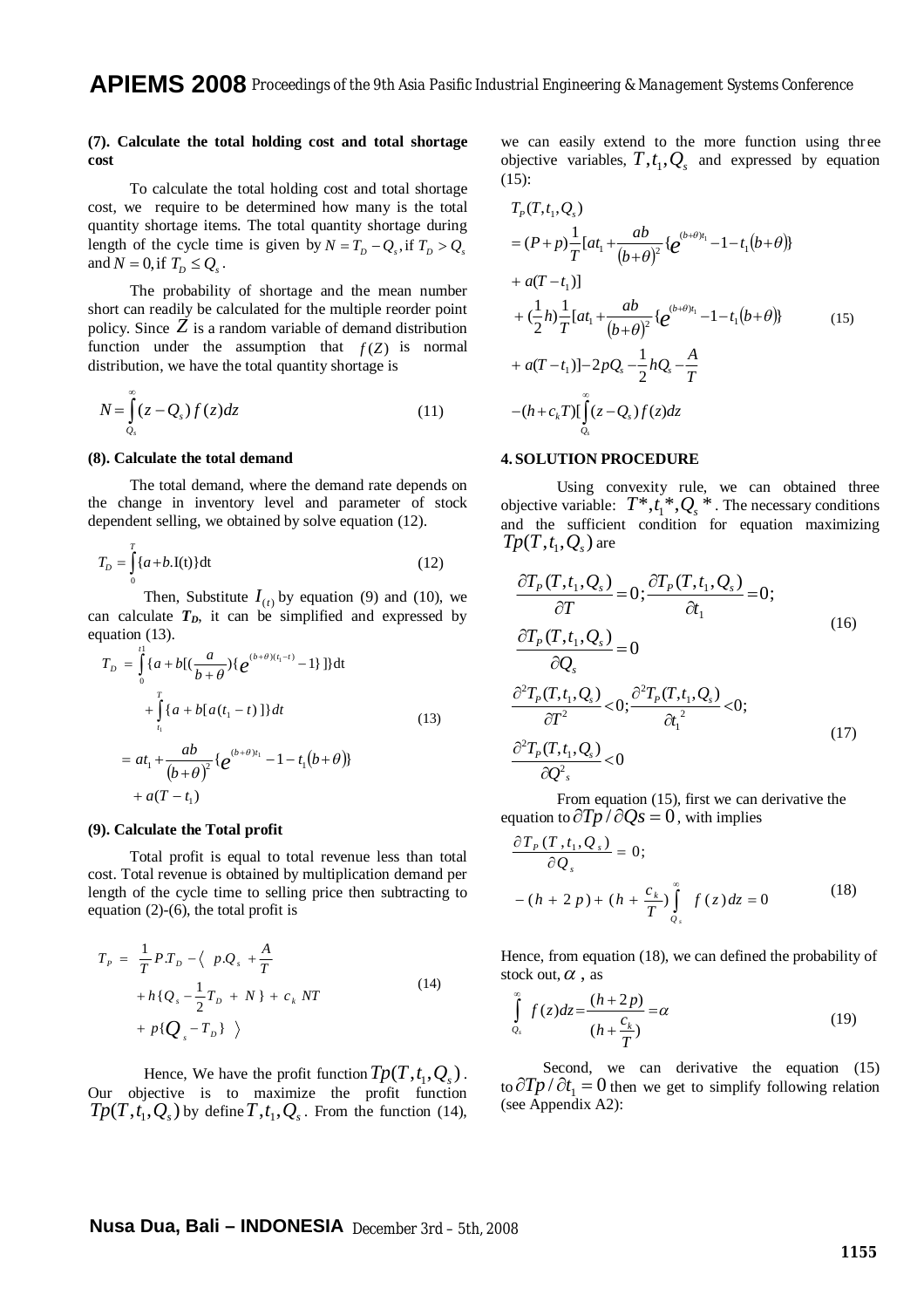$$
\frac{\partial TP(T, t_1, Q_s)}{\partial t_1} = 0
$$
\n
$$
= \frac{1}{T} (P + \frac{1}{2} h + p) \left[ \frac{ab}{(b+\theta)} (e^{(b+\theta)t_1} - 1) \right]
$$
\n
$$
\text{Then } \mathcal{C} \qquad (b+\theta)t_1} \approx \frac{(b+\theta)}{1} \tag{20}
$$

Then *e* 

*ab* Then, we can define  $t_1$  using logarithmic rule, as

$$
t_1 = \frac{\ln[(b+\theta)/ab]}{(b+\theta)}
$$
 (21)

Third, we can derivative the equation (15) to  $\partial Tp / \partial T = 0$ . The optimum value of T can be obtained by solving the equation (15). It is require two substitutions considerably more computational, so we can easily to solve the derivative problem.

Let 
$$
\lambda_1 = (P + p)
$$
; and (22)

$$
\lambda_2 = \frac{ab}{(b+\theta)^2} \{e^{(b+\theta)t_1} - 1 - t_1(b+\theta)\};
$$
 (23)

The derivative of the latter, according the productdifference rule, after some simplification (see Appendix A3), is

$$
\frac{\partial T_P (T, t_1, Q_s)}{\partial T} = 0
$$
  

$$
-\frac{1}{T^2} \frac{1}{2h} \lambda_1 \lambda_2 - \frac{A}{T^2}
$$
  

$$
+ c_k \int_{Q_s}^{\infty} (z - Q_s) f(z) dz = 0;
$$
 (24)

$$
T^* = \sqrt{\frac{(\lambda_1 \lambda_2 + 2hA)}{2h c_k \int\limits_{Q_s}^{\infty} (z - Q_s) f(z) dz}}.
$$
 (25)

The optimum value of *T* can be obtained from expression (20). The value of  $\partial^2 T_p / \partial T^2$  is always negative to satisfy the sufficient condition for maximizing  $T_p$ . The sufficient condition for maximum value of profit is

$$
\frac{\partial^2 T_P(T, t_1, Q_s)}{\partial T^2} = -\frac{1}{T^3} \frac{1}{2h} \lambda_1 \lambda_2 - \frac{A}{T^3}
$$
(26)

For  $T > 0$ , expression (26) always negative.

The optimum value of T can be obtained by solving equation (20). It requires considerably more computation than a non recursive procedure. As a consequence, we suggest slightly modifying the **Hadley-Within** algorithm as follows:

- **Step 1.** Start with assumption that  $t_1 = T$ ; then find expected  $T_D$  by solving equation (13). Compute  $T_0 = \sqrt{2A/Dh}$  based on Wilson's model.
- **Step 2.** Compute the probability of stock out,  $\alpha$ , by solving equation (19).
- **Step 3.** Compute  $Q_s$  by assume that demand is normally distributed,  $\hat{Q}_s = \hat{T}_D + z_\alpha \sqrt{T}$ .
- **Step 4.** Compute the total profit,  $T_{p_0}$ , by solving equation (14).
- **Step 5.** Go to **step 1.** To make iteration by increasing*T* , substitute  $T_i = T_0 + \Delta T_0$  and compute  $T_{pi}$  by performing Step 2 and Step 3. If  $T_{pi} > T_{p_0}$ , let  $T_{i+1} = T_i + \Delta T_i$  then compute  $T_{Pi+1}$ . If  $T_{Pi} < T_{P0}$  STOP iteration with then go to **Step 6.**
- **Step 6.** To make iteration by decreasing  $T$ , substitute  $T_i = T_0 - \Delta T_0$  and compute  $T_{pi}$  by performing Step 2 and Step 3. If  $T_{p_i} > T_{p_0}$ , let  $T_{i+1} = T_i - \Delta T_i$  then compute  $T_{pi+1}$ . If  $T_{pi} < T_{pq}$  STOP iteration. Hence, the uniqueness of the optimum replenishment policy, *T* , can be provided by choosing the best  $T_{p_i}$ .

## **5. NUMERICAL EXAMPLE AND ANALYSIS**

To illustrate the present model, the following examples are considered. The problem to be solved here is that a Grosser sell a single commodity, i.e. garlic, such as in agricultural production, where the output of harvesting is a stochastic environment (i.e. life time and quality).

## **Example:**

Find the optimum replenishment policy, here we have parameters as follows:  $a=10$ ;  $b=0.05$ ;  $A=25,000$ ;  $h=500$ ;  $c<sub>u</sub>=10,000$ ;  $\theta =0.1$ ; P=10,000; and e=2.71828.

Compute the optimum replenishment policy by the proposed algorithm above:

#### **(1). Compute**  $T_0$  **and**  $T_D$ **:**

After we calculate based on the proposed algorithm above, after some simplification, then we get:

| b+θ                        |           | 0.15     |
|----------------------------|-----------|----------|
| Ab                         |           | 0.5      |
| $(b+$                      | $=$       | 0.3      |
| $Ln(b+θ)/ab)$              | $=$       | 3.401197 |
| $t_1 = {Ln(b+θ)/ab}/(b+θ)$ | =         | 22.67465 |
| Find $T_0$                 | $\approx$ | 23       |
| λ                          |           | 15.250   |
| $\lambda_2$                |           | 568.86   |
| $T_{D}$                    |           | 798.86   |
|                            |           |          |

## **(2). Find α, Zα, TR, Q<sup>s</sup> and TP:**

Table 2 is viewed the result of iteration algorithm to find the optimum replenishment policy.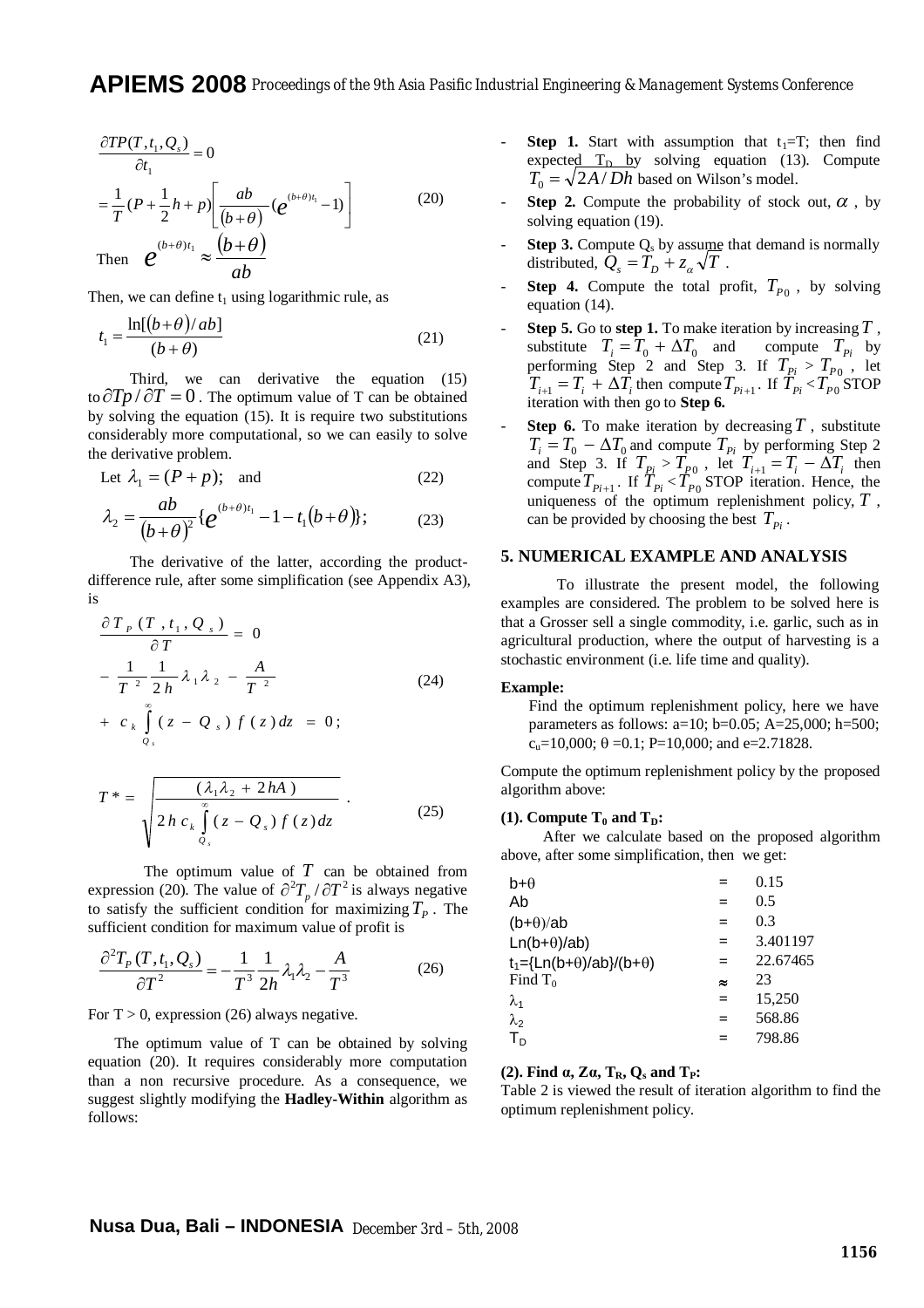**APIEMS 2008** *Proceedings of the 9th Asia Pasific Industrial Engineering & Management Systems Conference*

|                           |     | $\mathbf{T_0}$ | $\mathbf{T}_1$ | $\mathbf{T}_2$ | $T_3$      | T <sub>4</sub> | $T_5$      | $T_6$      |
|---------------------------|-----|----------------|----------------|----------------|------------|----------------|------------|------------|
| Find $T_i$                |     | $= 0.354$      | 0.36           | 0.37           | 0.35       | 0.34           | 0.33       | 0.32       |
| Find $\alpha$             | $=$ | 0.3650         | 0.3713         | 0.3814         | 0.3612     | 0.3510         | 0.3409     | 0.3307     |
| $Z_{\alpha}$              | $=$ | 0.35           | 0.30           | 0.25           | 0.35       | 0.38           | 0.40       | 0.43       |
| f(z)                      | $=$ | 0.3752         | 0.3814         | 0.3867         | 0.3752     | 0.37175        | 0.3683     | 0.3355     |
| $\Psi(z)$                 |     | $= 0.2481$     | 0.2668         | 0.2863         | 0.2481     | 0.23925        | 0.2304     | 2137.2304  |
| $\mathsf{T}_{\mathsf{C}}$ | $=$ | 5.95           | 6.00           | 6.08           | 5.92       | 5.83           | 5.74       | 5.66       |
| Qs                        | $=$ | 282.85         | 287.77         | 295.73         | 279.81     | 271.83         | 263.85     | 255.88     |
| $T_{\mathsf{P}}$          | $=$ | 31.252.255     | 30,611,717     | 29,619,116     | 31,656,271 | 32,757,512     | 33,920,423 | 33,320,761 |

**Table 2.** The optimum replenishment policy

Computed results and the optimal replenishment policy are shown in Table 2. The optimal value of *T* and *T<sup>P</sup>* are  $T^* = 0.33$  and  $T_p = 33,920,423$ . This numerical example capture that the grosser should obtained the optimal replenishment policy compare to optimal quantity of commodity to be ordered. Then, based on the optimal replenishment policy, we proposed how many quantity of commodity to be ordered by grosser to get maximum profit.

In our comparison with reference model, it is clear that this model obtains the length of the cycle time then we calculate the quantity of commodity to be ordered by grosser. The reference model derives optimal operating characteristics of the expected cost per unit time. Then, the reference model make the approximate policy by calculate the average deviation to each parameters.

# **6. CONCLUSION**

A stochastic inventory model for deteriorating commodity under stock dependent selling rate and considering selling price was derived by this research. In particular, the optimal replenishment time was derived. Moreover, the numerical examples were shown to evidence the usefulness of the proposed model. By integrating demand depend on selling price between price policy in stochastic market environment, Firms or Grosser can maximize the profit through determine the optimal replenishment time.

In reality, many of the inventory systems dealing with foods items, vegetables, and meats can be tacked by the present model; in which the optimal replenishment time can measured per day, per weeks, etc. due to the commodity's characteristics. Besides that, the unit in stock can measured per kg, per ton, per stock keeping units (SKU) and etc.

For further research, this model could be extended to other characteristics of deteriorations problems in grosser, in examples with capacitated stored, considering treatment cost to pursuing decay of quality, consider transaction scheme to supplier.

### **ACKNOWLEDGMENT**

The authors are grateful to the anonymous referees for comments and recommendations that improved the paper.

# **APPENDIX**

**Appendix A1: The derivation of equation (7)** 

$$
\frac{\partial I_{(t)}}{\partial t} = -(a + bI_{(t)}) - \theta_t I_{(t)}, \ 0 \le t \le t_1
$$

**Linier First Order Equation Theorem** 

$$
\frac{dy}{dx} + vy = z \approx y(t) = e^{-\int vdt} (A + \int z e^{\int vdt} dt)
$$
  
Let  $v = (\theta_t + b); y(t) = I_{(t)}$  and  $z = -a$ 

The specific value of the integration can be expressed as,

$$
I_{(t)} = e^{-\int (\theta+b)dt} (A + \int (-a) e^{-\int (\theta+b)} dt)
$$

Substituting this limit,  $0 \le t \le t_1$  for the equation above and the get the specific value of A, define  $I_{(0)=}0$ , then find the specific value of  $I_{(t)}$ , proof of expression (9):

$$
I(t) = \frac{a}{b+\theta} \{e^{(b+\theta)(t_1-t)} - 1\}
$$

## **Appendix A2: The proof of equation (18)**

Let equation (18),  
\n
$$
\frac{\partial T_p(T, t_1, Q_s)}{\partial t_1} =
$$
\n
$$
(P + \frac{1}{2}h + p)\frac{1}{T}[at_1 + \frac{ab}{(b+\theta)^2}\{e^{(b+\theta)t_1} - 1 - t_1(b+\theta)\}
$$
\n
$$
+ a(T - t_1)] - (h + 2p)Q_s - \frac{A}{T}
$$
\n
$$
- (h + c_kT)\int_{Q_s}^{\infty} (z - Q_s)f(z)dz
$$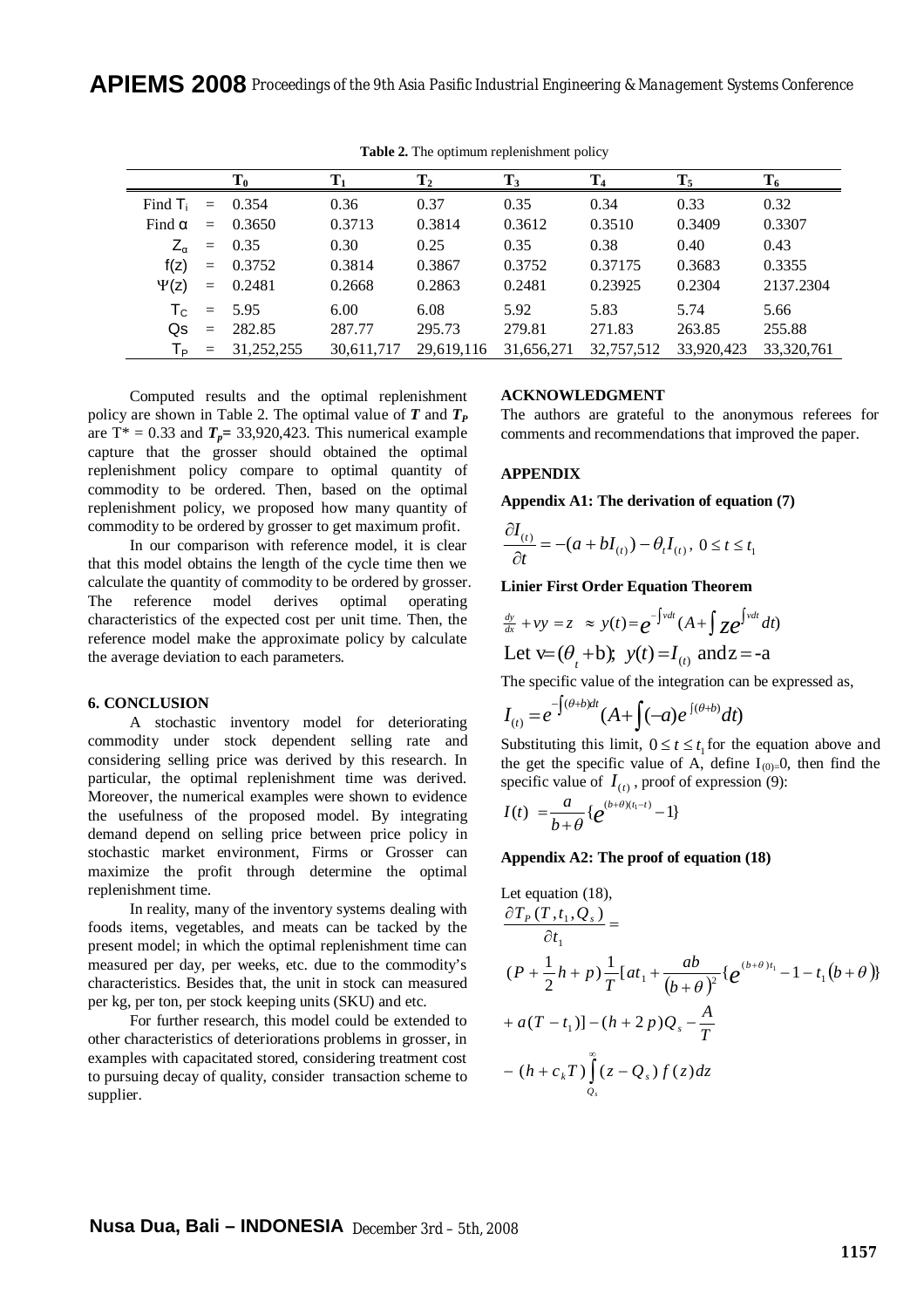We can easily extend to the more function using the role of the derivative of the power-function rule generalized:

If 
$$
y = c.f(t_1)
$$
 then  $\frac{\partial y}{\partial t_1} = c.f(t_1)$ 

Let us consider a function:

$$
f(t_1) = \{at_1 + \frac{ab}{(b+\theta)^2} \{e^{(b+\theta)t_1} - 1 - t_1(b+\theta)\} + a(T-t_1)\}
$$
  
+  $a(T-t_1)$   

$$
f(t_1) = \{a + \frac{ab}{(b+\theta)^2} \{e^{(b+\theta)t_1}(b+\theta) - (b+\theta)\} - a\}
$$
  
=  $\frac{ab}{(b+\theta)} (e^{(b+\theta)t_1} + 1)$ 

Thus, it is also valid to write:

$$
\frac{\partial T_p(T,t_1,Q_s)}{\partial t_1} =
$$
\n
$$
\frac{1}{T}(P+\frac{1}{2}h+p)\left[\frac{ab}{(b+\theta)}(e^{(b+\theta)t_1}-1)\right] = 0
$$
\n
$$
\frac{1}{T}(P+\frac{1}{2}h+p)\left\{\frac{ab}{(b+\theta)}(e^{(b+\theta)t_1}\right\} = \frac{1}{T}(P+\frac{1}{2}h+p);
$$

The equation can be expressed alternatively as

$$
e^{(b+\theta)t_1}=\frac{(b+\theta)}{ab};
$$

So that a different value of t1 will result in different value of the derivate, such as

$$
t_1 = \frac{\ln[(b+\theta)/ab]}{(b+\theta)}
$$

## **Appendix A3: the proof of equation (24)**

From equation (15), we can easily extend to the more function using the role of the derivative of the product of two functions (product role):

If 
$$
y(t) = u(t).v(t)
$$
 then  $\frac{\partial y}{\partial t} = u.v' + vu'$   
Let  $u = \frac{1}{T}(P + \frac{1}{2}h + p)$ ;

and

$$
v = \{at_1 + \frac{ab}{(b+\theta)^2} \{e^{(b+\theta)t_1} - 1 - t_1(b+\theta)\} + a(T-t_1)\}
$$

Find the derivatif of u and v

$$
u' = \{-\frac{1}{T^2}(P + \frac{1}{2}h + p)\}; \ \ v' = a
$$

The derivative of the latter, according the product-difference rule, is

$$
\frac{\partial T_p(T, t_1, Q_s)}{\partial T} = 0,
$$
\nLet  $\lambda_1 = (P + p)$ ; and\n
$$
\lambda_2 = \frac{ab}{(b + \theta)^2} \{e^{(b + \theta)t_1} - 1 - t_1(b + \theta)\};
$$
\n
$$
\frac{\partial y}{\partial t} = u.v' + vu'
$$
\n
$$
= \frac{1}{T}(P + \frac{1}{2}h + p)a + \left[\frac{ab}{(b + \theta)^2} \{e^{(b + \theta)t_1} - 1 - t_1(b + \theta)\} + aT\right] \left[-\frac{1}{T^2}(P + \frac{1}{2}h + p)\right]
$$

Thus, it is also valid to write:

$$
T^* = \sqrt{\frac{(\lambda_1 \lambda_2 + 2hA)}{2hc_k \int\limits_{Q_s}^{\infty} (z - Q_s)f(z)dz}}
$$

## **REFERENCES**

Aggoun, L., Benkherouf, L. and Tadj, L. (2001). On A Stochastic Inventory Model With Deteriorating Items. *IJMMS,* 25:3, 97-203.

.

Benkherouf, L. and Mahmoud, M.G (1996). On an Inventory Model for Deteriorating Items with Increasing Time-Varying Demand and Shortages. *The Journal of the Operational Research Society,* Vol. 47: 1, 188-200.

Bose, S., Goswami, A. Chaudhuri, K.S. (1995). An EOQ Model for Deteriorating Items with Linier Timedependent Demand Rate and Shortages Under Inflation and Time Discounting. *Journal of the Operational Research Society,* 46, 771-782.

Bounkhel, M., Tadj, L. & Benhadid, Y. (2005). Optimal Control of A Production System With Inventory-Level-Dependent Demand. *Applied Mathematics E-Notes,* 5, 36-43.

Chung,K-J. and Ting, P-S.(1993). Heuristic for Replenishment of Deteriorating Items with a Linear Trend in Demand. *The Journal of the Operational Research Society,* Vol. 44:12,1235-1241.

Chang, H.-J. and Dye, C.-Y. (1999). An EOQ Model for Deteriorating Items with Time Varying Demand and Partial Backlogging. *The Journal of the Operational*